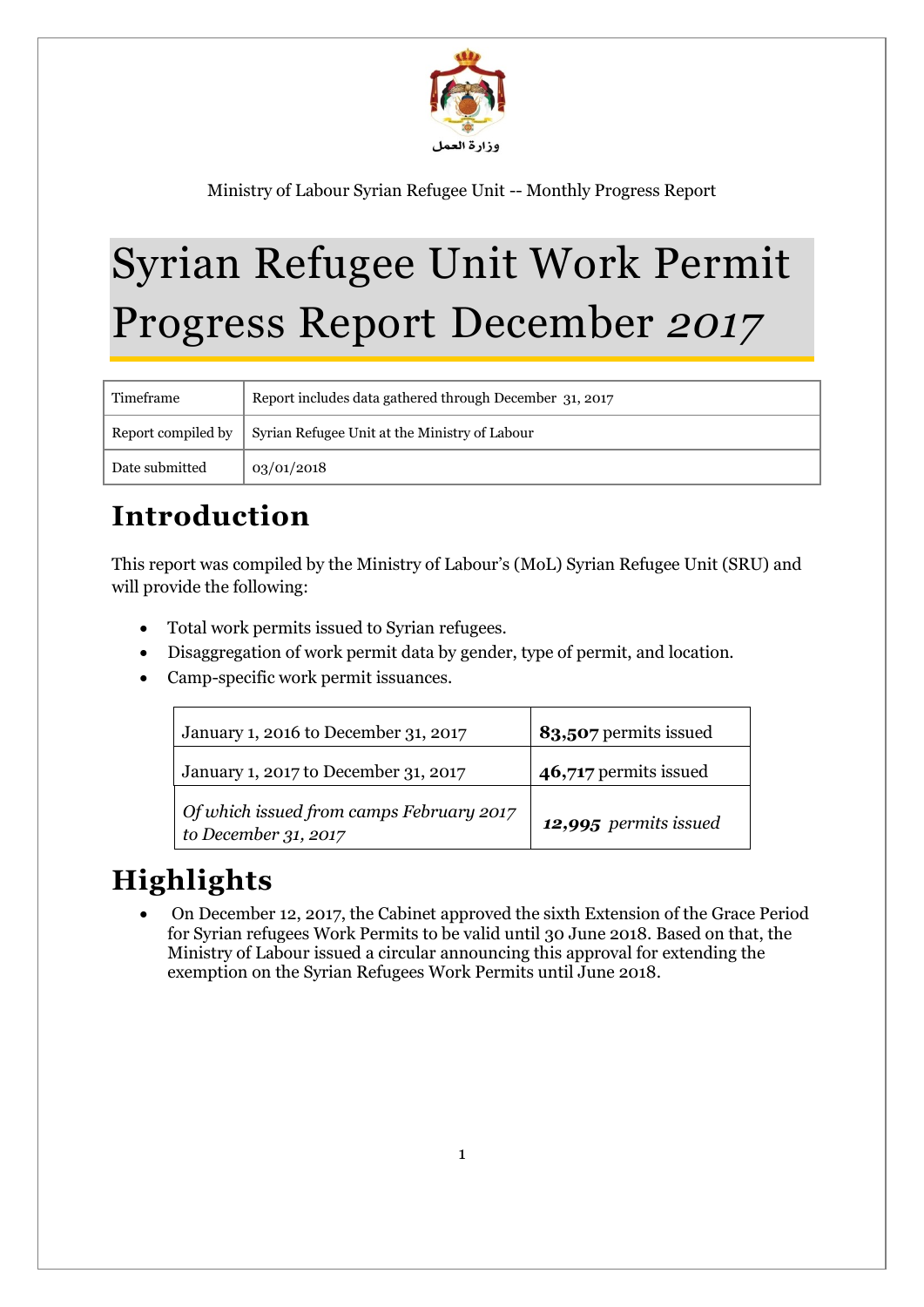

- **6043 WPs** were issue in December 2017 continuing the last month's trend of 6038 WP being issued in November 2017, a significant increase in the monthly rate and largely keeping with the trend begun last month. The average number of permits issued per month over the course of the first twelve months of 2017 is roughly 3893. The increase in monthly issuances has been driven mainly by the construction and agriculture sectors, with 3,033 and 1,931 permits issued respectively.
- Though the overall number of work permits is comparable to last year, more Syrians are obtaining permits in the agriculture sector, 20,247 in 2017 compared to 12,189 in 2016. This 66 % increase may be attributable to the flexible work permits issued through the cooperatives. The Number of WP issued under the Cooperatives since the decision was out up to December 31, 2017 is 29,876.
- The number of work permits issued under the umbrella of the General Federation of Jordanian trade unions (GFJTU) since the decision was out up to December 31, 2017 is 6414.
- **Short-term work permits** with a six-month duration or less continue to be issued, but only for cash-for-work or other "labor-intensive projects" conducted by NGOs. Through December, **260 of these short-term permits were issued**.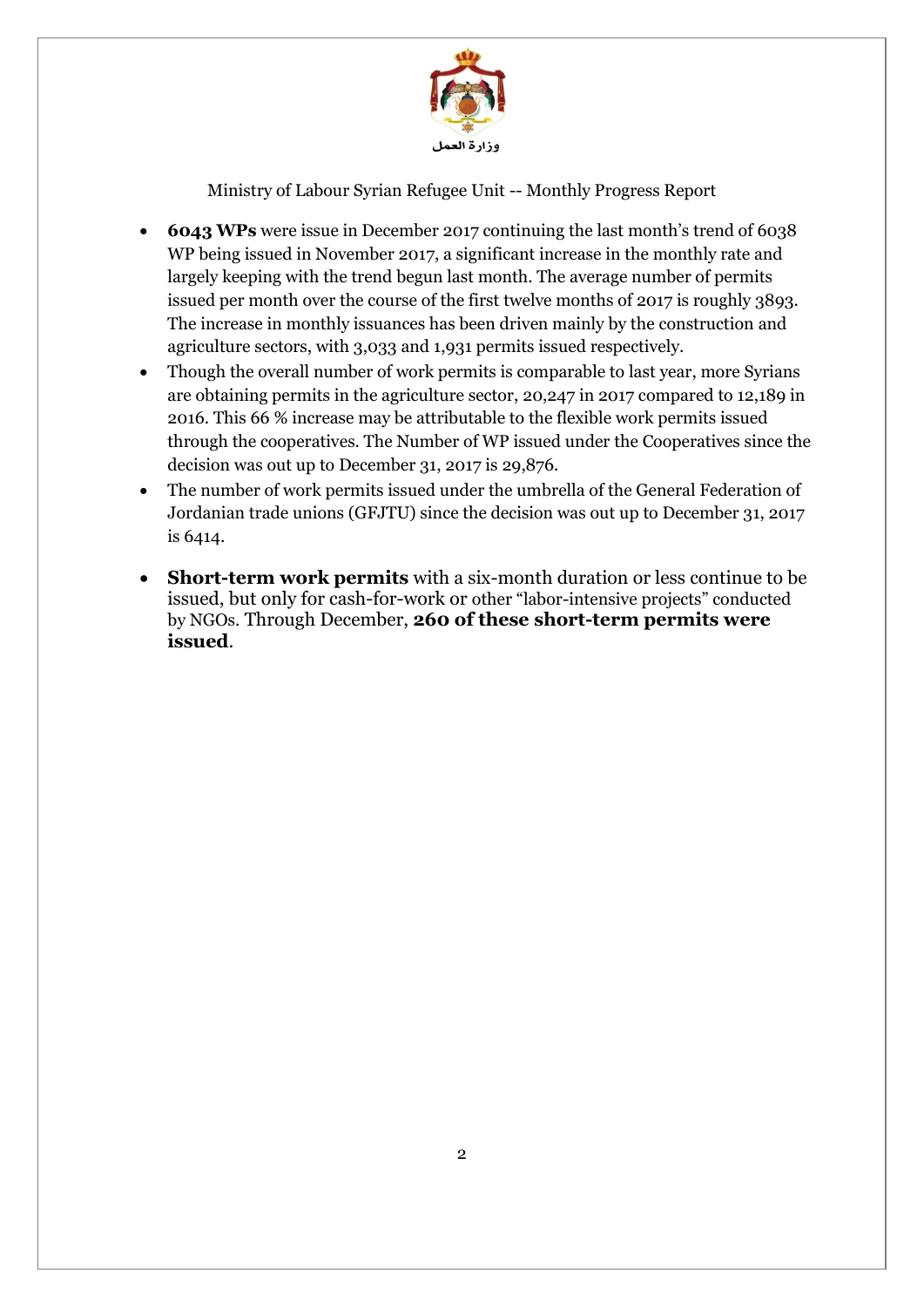

# **Analysis**

### **Work Permit Issuances by Gender**

| <b>Period</b>                        | <b>Male</b>     | <b>Female</b> | <b>Total</b> |
|--------------------------------------|-----------------|---------------|--------------|
| January 1, 2016 to December 31, 2017 | 80,021<br>(96%) | 3,486<br>(4%) | 83,507       |
| January 1, 2017 to December 31, 2017 | 44,345<br>(95%) | 2,372<br>(5%) | 46,717       |

#### **Work Permit Issuances by Type**

| <b>Reason</b>                         | <b>Number of Permits</b> |
|---------------------------------------|--------------------------|
| <b>First-Time Issuance</b>            | 26,394                   |
| Renewal                               | 14,727                   |
| <b>Change of Workplace</b>            | 4,924                    |
| Social Security Purposes <sup>1</sup> | 373                      |
| Recruitment <sup>2</sup>              | 39                       |
| <b>Temporary Permits3</b>             | 260                      |

 $\overline{a}$ <sup>1</sup> For purposes of collecting the social security entitlements, work permits may be renewed.

<sup>2</sup> Recruitment involves hiring non-Jordanian workers while they are still in their country of origin and bringing them to Jordan for work.

<sup>3</sup> Based on new instructions and a circular related to employment for cash-for-work projects, shortterm work permits were introduced.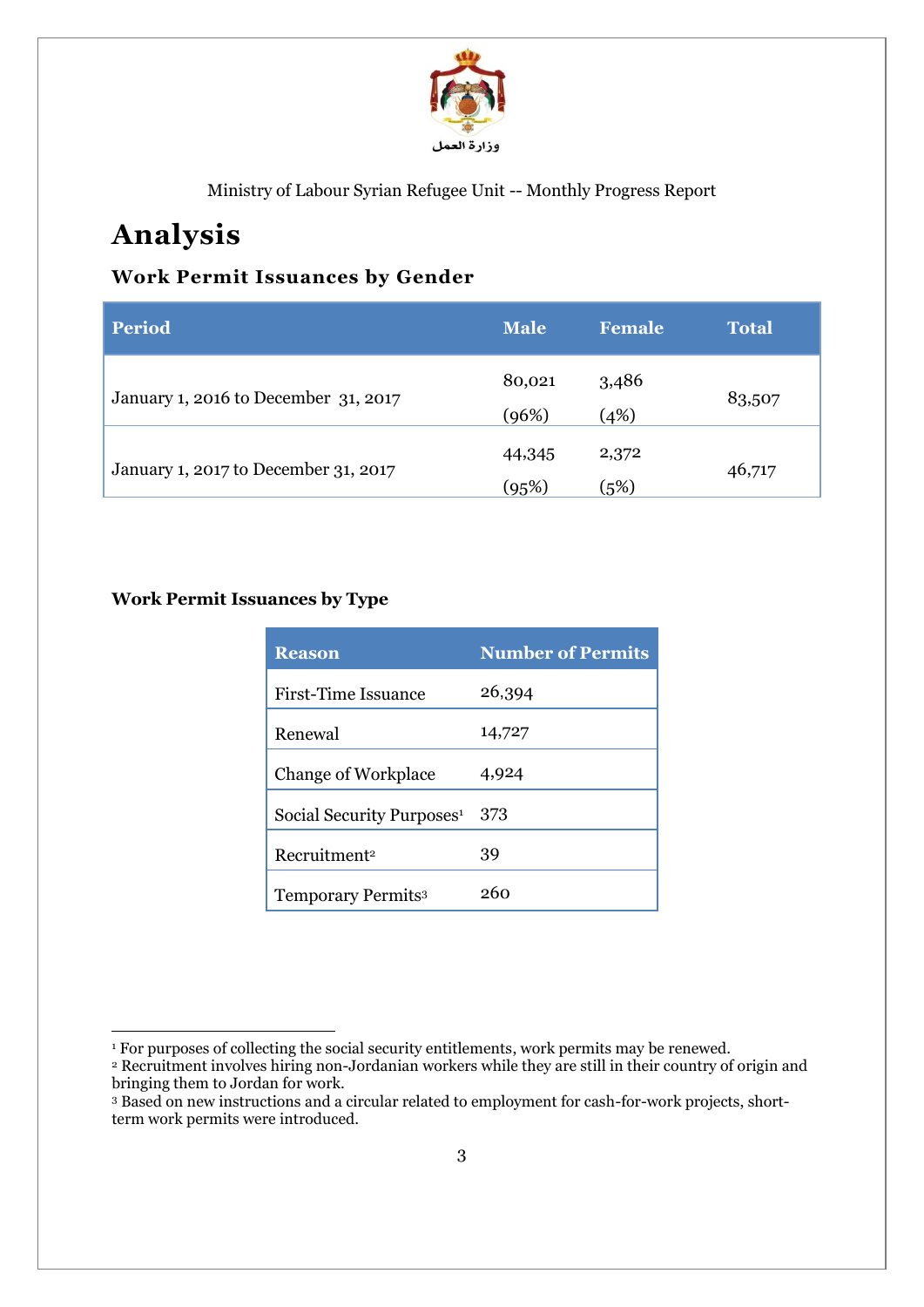

#### Work Permit Issuances by Governorate

| <b>Governorate</b> | #      | <b>Governorate</b> | #     |
|--------------------|--------|--------------------|-------|
| Amman              | 15,982 | Karak              | 768   |
| Madaba             | 480    | Ma'an              | 398   |
|                    |        |                    |       |
| Irbid              | 18,38  | Zarqa              | 6,698 |
| Jerash             | 1719   | Mafraq             | 910   |
| Ajloun             | 257    | Tafila             | 181   |
| Balqa              | 378    | Aqaba              | 8     |
|                    | 46,717 |                    |       |



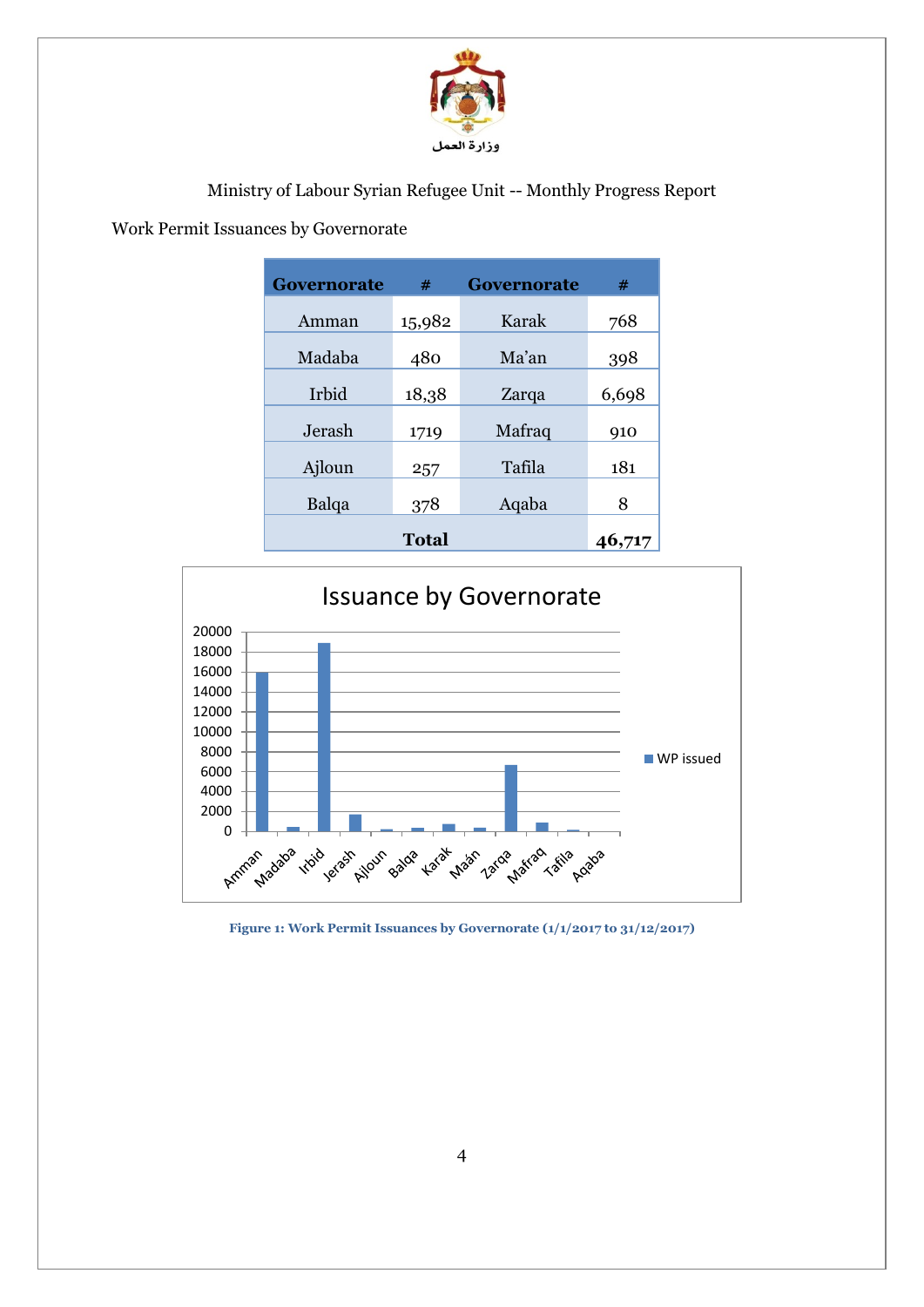

## **Work Permits by Economic Activity**

| Economic<br><b>Activity/Field</b>                          | <b>January to</b><br><b>December</b><br>2016 | <b>Share of</b><br>Work<br><b>Permit</b><br><b>Issuances</b> | <b>January to</b><br><b>December</b><br>2017 | <b>Share of</b><br><b>Work Permit</b><br><b>Issuances</b> | <b>Percent Change</b><br>in Total Work<br><b>Permits (Year-</b><br>on-Year)[1] |
|------------------------------------------------------------|----------------------------------------------|--------------------------------------------------------------|----------------------------------------------|-----------------------------------------------------------|--------------------------------------------------------------------------------|
| Agriculture,<br>forestry, and<br>fishing                   | 12,189                                       | 33.13%                                                       | 20,247                                       | 43.34%                                                    | 66%                                                                            |
| Mining and<br>quarrying                                    | 39                                           | 0.11%                                                        | 25                                           | 0.05%                                                     | $-36%$                                                                         |
| Manufacturing                                              | 6,702                                        | 18.22%                                                       | 5,823                                        | 12.46%                                                    | $-13%$                                                                         |
| Electricity, gas,<br>steam and air<br>conditioning         | 9                                            | 0.02%                                                        | $\overline{2}$                               | $0.00\%$                                                  | $-78%$                                                                         |
| Water supply,<br>sewage, waste<br>management<br>activities | 321                                          | 0.87%                                                        | 373                                          | 0.80%                                                     | 16%                                                                            |
| Construction                                               | 3,156                                        | 8.58%                                                        | 8,964                                        | 19.19%                                                    | 184%                                                                           |
| Wholesale and<br>retail trade; repair<br>of motor vehicles | 5,459                                        | 14.84%                                                       | 4,444                                        | 9.51%                                                     | $-19%$                                                                         |
| Transportation<br>and storage                              | 678                                          | 1.84%                                                        | 260                                          | 0.56%                                                     | $-62%$                                                                         |
| Hospitality and<br>food service<br>activities              | 4,761                                        | 12.94%                                                       | 4,277                                        | 9.16%                                                     | $-10\%$                                                                        |
| Information and<br>communication                           | 37                                           | 0.10%                                                        | 27                                           | 0.06%                                                     | $-27%$                                                                         |
| Financial and<br>insurance activities                      | 12                                           | 0.03%                                                        | 3                                            | 0.01%                                                     | $-75%$                                                                         |
| Real estate<br>activities                                  | 35                                           | 0.10%                                                        | 14                                           | 0.03%                                                     | $-60%$                                                                         |
| Professional,<br>scientific and<br>technical activities    | 80                                           | 0.22%                                                        | 160                                          | 0.34%                                                     | 100%                                                                           |
| Administrative and<br>support service<br>activities        | 965                                          | 2.62%                                                        | 697                                          | 1.49%                                                     | $-28%$                                                                         |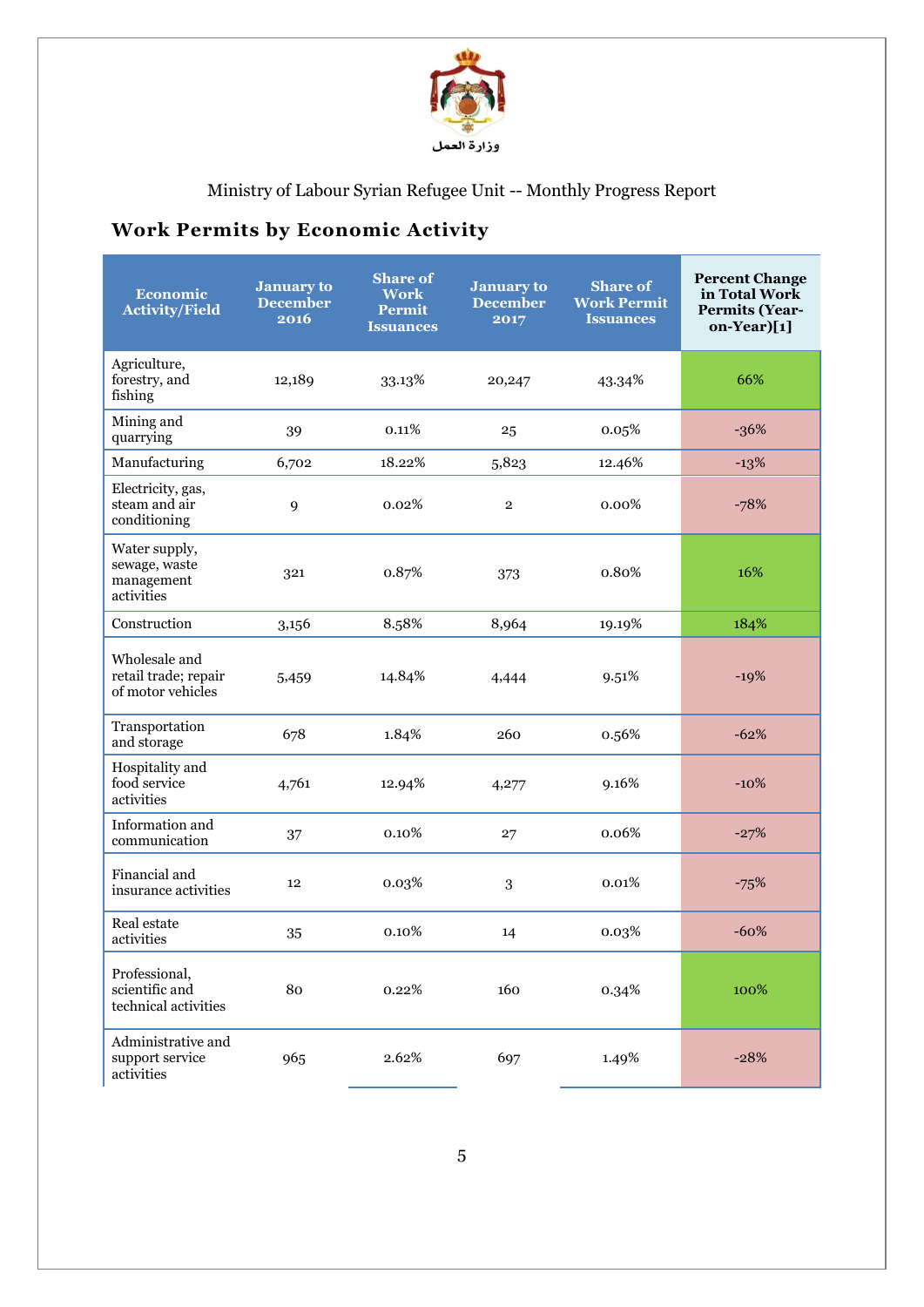

| Public<br>administration and<br>defense;<br>compulsory social                                                                                      | 317    | 0.86%   | 460    | 0.98%   | 45%    |
|----------------------------------------------------------------------------------------------------------------------------------------------------|--------|---------|--------|---------|--------|
| Education                                                                                                                                          | 153    | 0.42%   | 130    | 0.28%   | $-15%$ |
| Human health and<br>social work<br>activities                                                                                                      | 63     | 0.17%   | 42     | 0.09%   | $-33%$ |
| Arts,<br>entertainment and<br>recreation                                                                                                           | 37     | 0.10%   | 27     | 0.06%   | $-27%$ |
| Other service<br>activities                                                                                                                        | 1,290  | 3.51%   | 415    | 0.89%   | $-68%$ |
| Activities of<br>households as<br>employers;<br>undifferentiated<br>goods and<br>services-producing<br>activities of<br>households for<br>own use. | 476    | 1.29%   | 164    | 0.35%   | $-66%$ |
| Activities of<br>extraterritorial<br>organizations and<br>bodies                                                                                   | 11     | 0.03%   | 163    | 0.35%   | 1382%  |
| <b>Total</b>                                                                                                                                       | 36,790 | 100.00% | 46,717 | 100.00% | 27%    |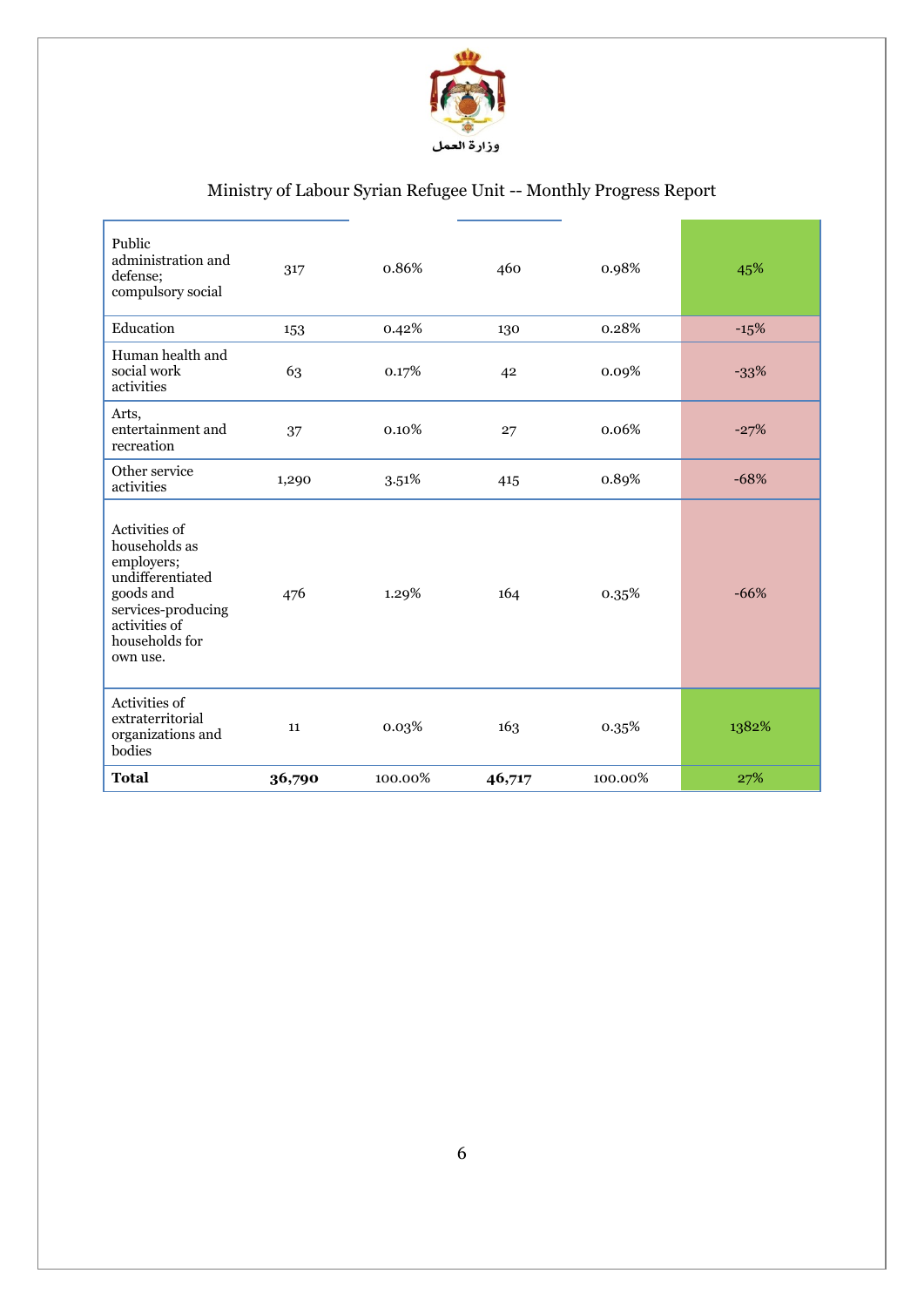



**Figure 2: Work Permit Issuances by Economic Activity (1/1/2017 to 31/12/2017)**

Work Permit Issuances at Camps

| Camp                  | <b>Work Permits Issued</b> |
|-----------------------|----------------------------|
| Azraq Camp            | 7,926                      |
| Za'atari Camp         | 4,419                      |
| <b>Cyber Camp</b>     | 24                         |
| Mreijeb Camp          | 599                        |
| Unknown or Old Record | 27                         |
| Total                 | 12,995                     |

**Figure 3: Work Permit Issuances from Camps (1/2/2017 to 31/12/2017)**